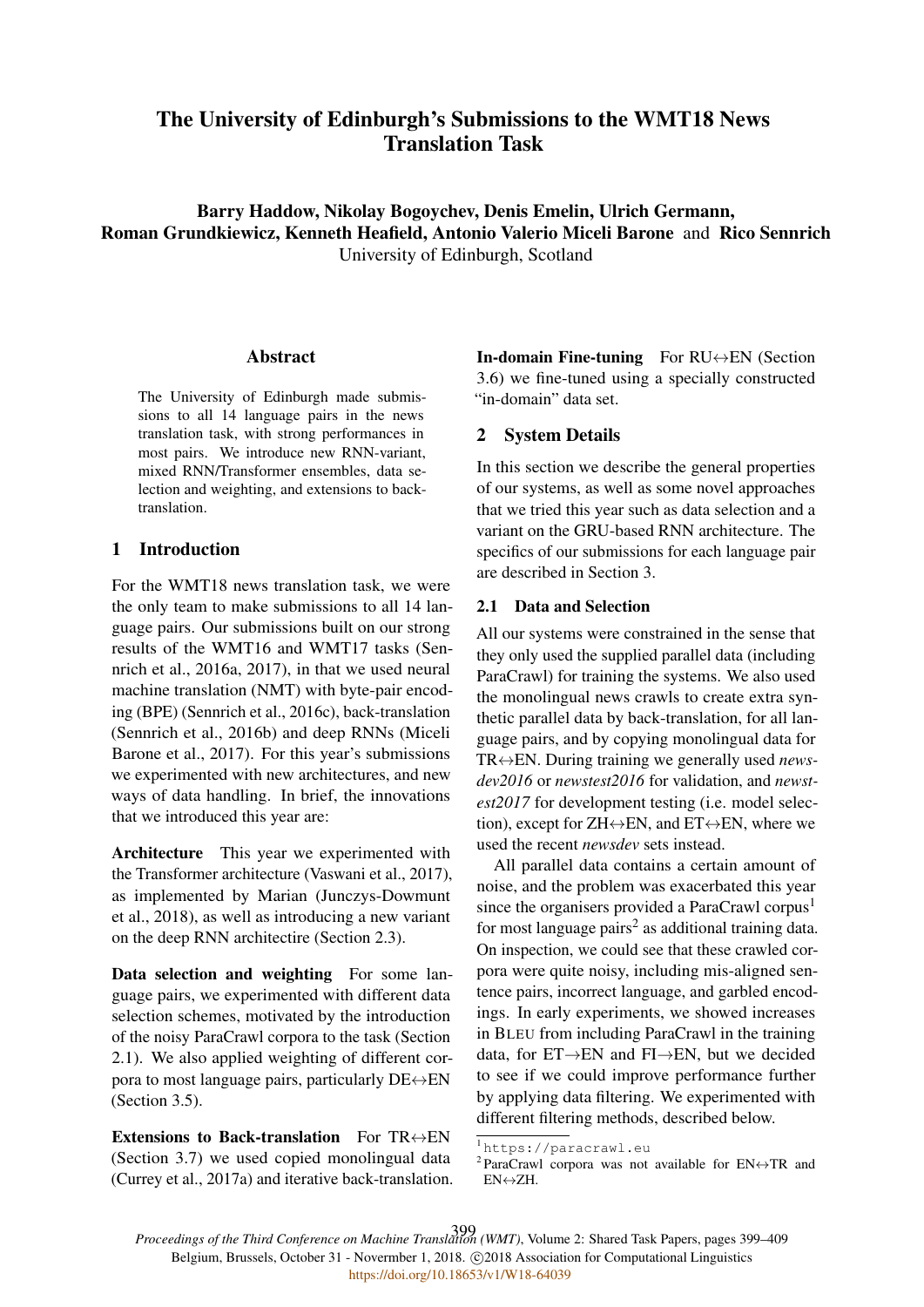Language Identifier Filtering This was applied to the  $CS \leftrightarrow EN$  and  $DE \leftrightarrow EN$  corpora, based on observations that CzEng, and ParaCrawl both contain sentence pairs in the "wrong" language. For  $CS \leftrightarrow EN$  we applied langid (Lui and Baldwin, 2012) to both sids of the data, removing any sentences whose English side is not labelled as English, or whose Czech is not labelled as Czech, Slovak or Slovenian<sup>3</sup>. For DE $\leftrightarrow$ EN, we just applied langid to ParaCrawl and retained only those pairs where each side was identified as the 'correct' language by *langid*. This reduced the size of the ParaCrawl corpus from about 36 million sentence pairs to ca. 18 million sentence pairs.

Data Selection with Translation Perplexity We applied this to  $ET \leftrightarrow EN$  and  $FI \leftrightarrow EN$ . To perform the filtering, we first trained shallow RNN models in both directions, using all the permitted parallel data except ParaCrawl. We then used these models to score the ParaCrawl sentence pairs, normalising by target sentence length, and adding the scores for forward and reverse models. We then ranked sentence pairs in ParaCrawl using this score, and performed a grid search across different thresholds (from  $0 - 100\%$  in 10 point intervals) of the ParaCrawl data, in addition to the other parallel data. We trained a shallow RNN system using the data selected across each of these thresholds, and tested it on *newstest2017* (for FI→EN), or half of *newsdev2018* (for ET→EN).

The results of the filtering are shown in Figure 1. Based on these results, we chose a threshold of 0.3 for  $ET \leftrightarrow EN$  (which gives us  $+0.8$  BLEU), but used the whole of ParaCrawl for FI→EN.

Alignment-based Filtering We applied this to the DE→EN parallel data, after langid filtering. We word-aligned all pre-cleaned parallel data with *fastalign* (Dyer et al., 2013) and computed the geometric mean of forward and backward alignment probabilities as a coarse estimate of how good a translation pair the respective sentence pair is.

All parallel data was sorted in descending order of this "plausible translation" score, and a neural system was trained on this data, in this order. In order to determine a threshold for data filtering,



Figure 1: Result of translation perplexity filtering of ParaCrawl on 2 language pairs

we monitored the performance on a validation set (*newstest2016*) and observed the point where translation quality started to deteriorate. We used the translation plausibility score at this point as the threshold for selecting data for training the final systems.

### 2.2 Preprocessing

For most language pairs, our preprocessing setup consisted of the Moses pipeline (Koehn et al., 2007) of normalisation, tokenisation and truecasing, followed by byte-pair encoding (BPE) (Sennrich et al., 2016c). We generally applied joint BPE, with the number of merge operations set on a per-pair basis, detailed in Section 3. Different pipelines were used for processing the two languages written in non-Latin scripts (i.e. Chinese and Russian), also explained in Section 3. For some language pairs (those including Czech, Estonian, Finnish and German) we used the preprocessed data provided by the organisers (which is preprocessed up to truecasing), whilst for the others we started with the raw data.

#### 2.3 Model Architecture

For this submission we considered two types of sequence-to-sequence architectures: a transformer (Vaswani et al., 2017) and a deep RNN, specifically the BiDeep GRU encoder-decoder (Miceli Bar-

<sup>&</sup>lt;sup>3</sup> langid identified a significant proportion of the data as these other two Slavic languages, but on inspecting a sample, they were found nearly always to be Czech. The issue with langid is that we just give it the text, without providing any prior knowledge, when in actual fact there is a strong prior that Cz-Eng sentences are really Czech and English, by construction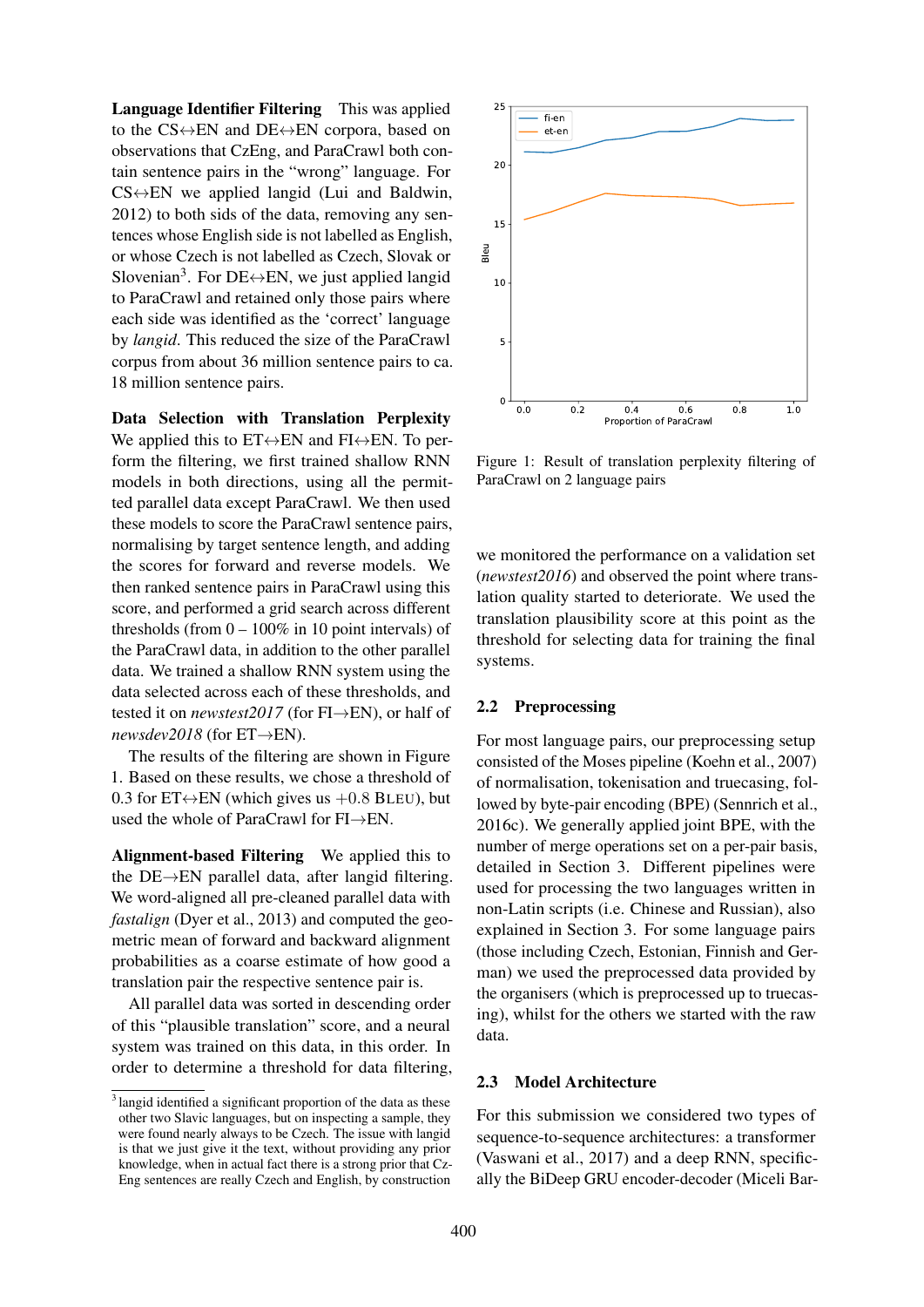one et al., 2017). Both architectures<sup>4</sup> are implemented in the Marian open source neural machine translation framework (Junczys-Dowmunt et al., 2018). For the transformer architecture we used the "wmt2017-transformer" setup from the Marian example collection<sup>5</sup>.

We extended the RNN with with multi-head and multi-hop attention. Multi-head attention is similar to Chen et al. (2018), with an MLP attention mechanism using a single tanh hidden layer followed by one soft-max layer for each attention heads. We further include an optional projection layer on the attended context with layer normalisation in order to avoid increasing the total size of the attended context.

Let  $C \in \mathcal{R}^{N_s \times d_e}$  be the input sentence representation produced by the encoder, where  $N_s$  is the source sentence length and  $d_e$  is the top-level bidirectional encoder state dimension. Let  $s \in \mathcal{R}^{d_d}$ be an internal decoder state at some step. Then for source sentence position  $i$  we compute a vector of  $M$  attention weights, where  $M$  is the number of attention heads:

$$
W, A \in \mathcal{R}^{N_s \times M}
$$

$$
W_i = \text{MLP}(C_i, s)
$$

$$
A_i = \frac{\exp(W_i)}{\sum_{i'} \exp(W_{i'})}
$$

where we assume that exponentiation is applied element-wise. Then we compute the attended context vector as:

$$
\mathrm{ATT}(C,h) = \mathrm{CAT}_{r=1}^M \left( \sum_i \mathrm{PROJ}_r(C_i) \cdot a_{i,r} \right)
$$

where  $CAT_{r=1}^{M}$  is vector concatenation over the attention heads and each  $PROJ_r$  is either the identity function or a trainable linear layer followed by layer normalization.

Multi-hop attention is similar to Gehring et al. (2017), except that we do not use convolutional layers, but instead we introduce additional attention hops between the layers of the deep transition GRU in the decoder. In our implementation multi-head and multi-hop attention can be combined, in which case each attention hop is a separate multi-head attention mechanism.

Let  $L_t \geq 2$  be the decoder base recurrence depth and  $H < L_t$  be the number of attention hops. Then the base level of the decoder is defined as:

$$
s_{j,1} = \text{GRU}_1(y_{j-1}, s_{j-1,L_t})
$$
  
\n
$$
s_{j,k} = \text{GRU}_k(\text{ATT}_k(C, s_{j,k-1}), s_{j,k-1})
$$
  
\nfor  $1 < k \le H + 1$   
\n
$$
s_{j,k} = \text{GRU}_k(0, s_{j,k-1})
$$
  
\nfor  $H + 1 < k \le L_t$ 

where each  $ATT_k(C, s)$  is and independent multihead attention mechanism with M heads. For a BiDeep decoder, the higher levels are the same as in the default Marian implementation of the BiDeep architecture <sup>6</sup>.

#### 2.4 Training

All our systems are trained with Marian<sup>7</sup> (Junczys-Dowmunt et al., 2018), using Adam (Kingma and Ba, 2015). To improve training stability and generalisation, we employed label smoothing (0.1) (Szegedy et al., 2016), exponential smoothing (i.e. Polyak averaging) with 0.0001 weight, gradient clipping and layer normalisation (Ba et al., 2016). For all pairs except  $CS \leftrightarrow EN$  (where it harmed BLEU) we used dropout (Srivastava et al., 2014; Gal and Ghahramani, 2016) on the Transformer/RNN connections.

## 3 Submitted Systems

#### 3.1 Chinese  $\leftrightarrow$  English

For  $ZH \leftrightarrow EN$  we preprocessed the parallel data, which consists of NewsCommentary v13, UN data and CWMT, as follows. We first desegmented all the Chinese data and resegmented it using Jieba<sup>8</sup>. We then removed any sentences that did not contain Chinese characters on the Chinese side, or contained only Chinese characters on the English side. We also cleaned up all sentences containing links, sentences longer than 50 words, as well as sentences where the amount of tokens on either side was  $> 1.3$  times the tokens on the other side, following Hassan et al. (2018). After preprocessing the corpus size was 23.6M sentences. We then applied BPE using 18,000 merge operations and we used the top 18,000 BPE segments as vocabulary. We augmented our data with backtranslated

 $4$ The BiDeep GRU is obtainable using the -best-deep option.

<sup>5</sup> https://github.com/marian-nmt/ marian-examples

<sup>6</sup> The implementation of the multi-head and multi-hop attention architectures is available at: https://github. com/EdinburghNLP/marian-dev

<sup>7</sup> https://marian-nmt.github.io

<sup>8</sup> https://github.com/fxsjy/jieba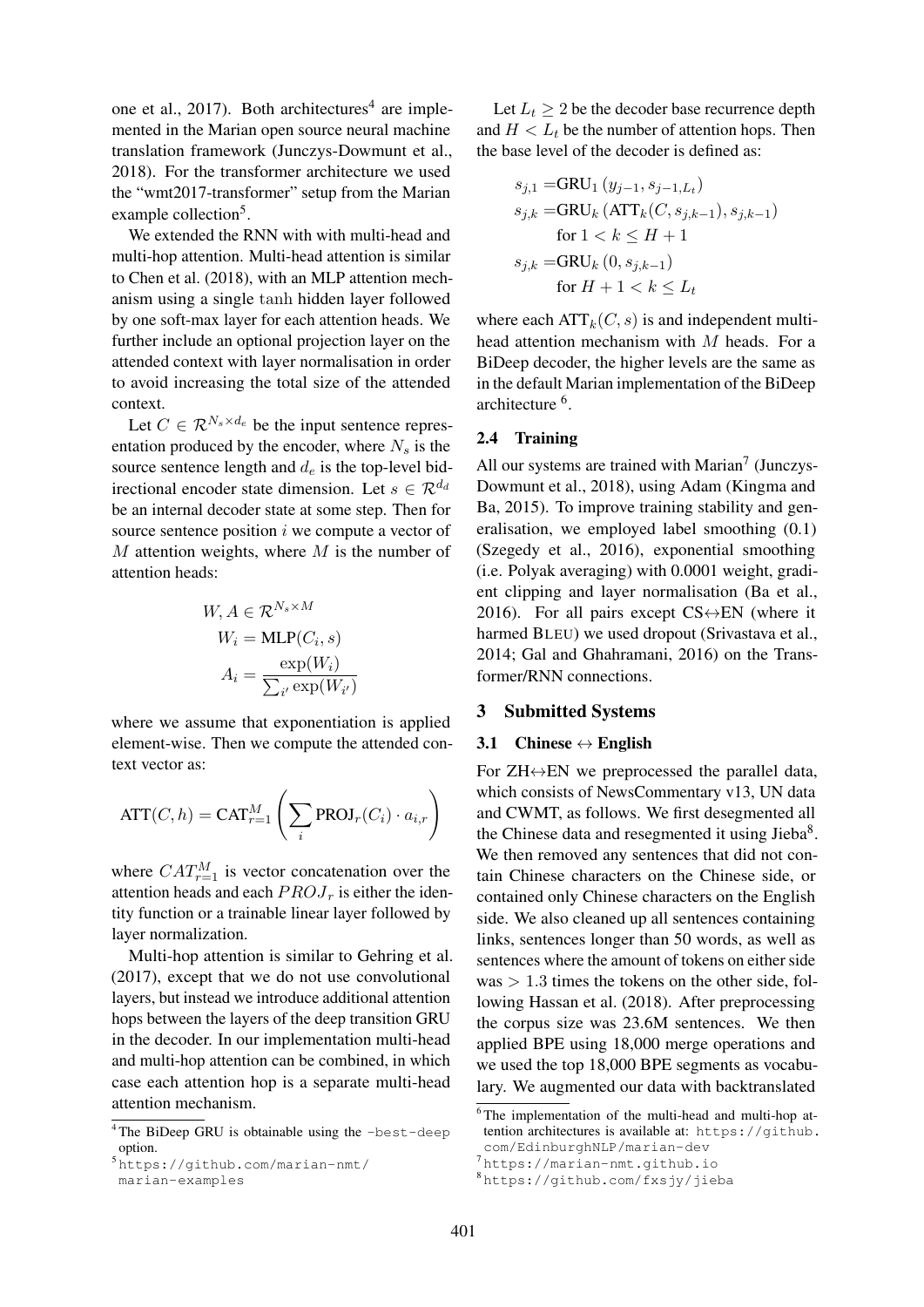$ZH \leftrightarrow EN$  from Sennrich et al. (2017), which consists of 8.6M sentences for EN→ZH and 19.7M for  $ZH\rightarrow EN$ .

We trained using the BiDeep architecture with multi-head attention with 1 hop and 3 heads. We decoded using an ensemble of 5 L2R systems and a beam of 12 for EN→ZH and 6 L2R systems and a beam of 12 for ZH→EN. Due to time constraints, we were not able to train any of the systems to convergence.

## 3.2 Czech  $\leftrightarrow$  English

After preprocessing, language filtering (see Sections 2.1 and 2.2), and removing any parallel sentences where neither side contains an ASCII letter, we were left with around 50M sentence pairs. We then learned a joint BPE model over the source and target corpora, with 89,500 merge operations, and applied it using a vocabulary threshold of 50.

For back-translation, we trained shallow RNN models in both directions without ParaCrawl or the langid-based corpus cleaning, and used to decode with a beam size of 5. We back-translated the English 2017 news-crawl, and the Czech news-crawls from 2016 and 2017, removing lines with more than 50 tokens, to create additional corpora of approximately 26.5M sentence for CS→EN and 13M for  $EN \rightarrow CS$ . Initially we tried simply concatenating each of these corpora with the natural parallel data, but this gave poor results for  $CS \rightarrow EN$ , so we over-sampled the synthetic data 2 times for that pair to give approximately equal amounts for synthetic and natural data. For EN→CS, we did not see any benefit from equalising the synthetic/natural ratio, so we stuck to using simple concatenation.

For the submitted systems, we trained the BiDeep RNN models using Marian. In addition to the default Marian settings, we used layer normalisation, tied embeddings, label smoothing (0.1), exponential smoothing, no dropout, but we used multiheaded/multihop attention with 2 heads and 3 hops. We trained on 4 GPUs with a working memory of 4000MB on each, validating every 2,500 updates. We used exponential smoothing and took the final smoothed model. We trained 4 left-right (L2R) and 4 right-left (R2L) models for each language pair, and due to time constraints we did not train to convergence, stopping each run after about 250k–350k updates. We decoded using an ensemble of the 4 L2R systems and a beam of 50, then reranked with the 4 R2L systems. For both language pairs we normalised probabilities by target length, raising it to a power of 0.8 for  $CS \rightarrow EN$ .

## 3.3 Estonian  $\leftrightarrow$  English

As explained in Section 2.1, we used a filtered ParaCrawl for this pair, and in common with  $CS \leftrightarrow EN$  we removed any sentence pairs where either side contained no ascii letter. We trained and applied a BPE model with 89,500 merge operations and a vocabulary threshold of 50. We split *newsdev2018* randomly and used one half for validation and another half for development testing.

The models used for back-translation were shallow RNNs trained on the parallel data without ParaCrawl. We translated the 2017 English newscrawl to Estonian, and translated all the Estonian news-crawls to English. We also experimented with the BigEst Estonian corpus, but did not see any improvement when using it to produce synthetic data, nor when we selected 50% of it using Moore-Lewis selection (Moore and Lewis, 2010) with the news-crawl data as in-domain. Our final natural parallel corpus contains approximately 1.2M sentences, and the synthetic corpora are about 2.9M for EN→ET and 26.5M for ET→EN. To create the final corpora for training, we combined natural and synthetic, over-sampling the natural 3-times for EN→ET and 23-times for the ET→EN. Again we apply BPE, trained on the Europarl, Rapid and selected Paracrawl corpora, with the same parameters as before.

Our submitted system was an ensemble of 4 left-right systems, reranked with 4 right-left systems, with each ensemble consisting of 2 deep BiDeep RNNs and 2 Transformers. The RNN had a BiDeep architecture, with layer normalisation, tied embeddings, label smoothing (0.1), exponential smoothing, RNN dropout (0.2), source and target word dropout (0.1) and multihead/multihop attention with 2 heads and 3 hops. We trained on 4 GPUs with a working memory of 4000MB on each, validating every 2,500 updates. The RNNs were not trained to convergence (due to time constraints) but stopped after between 300k and 500k steps. The transformer models used the settings from Marian examples. without layer normalisation, with a working memory of 9500MB (on each of 4 GPUs), validating every 2500 updates, and detecting convergence with a patience of 10. We also applied source and target word dropout to the trans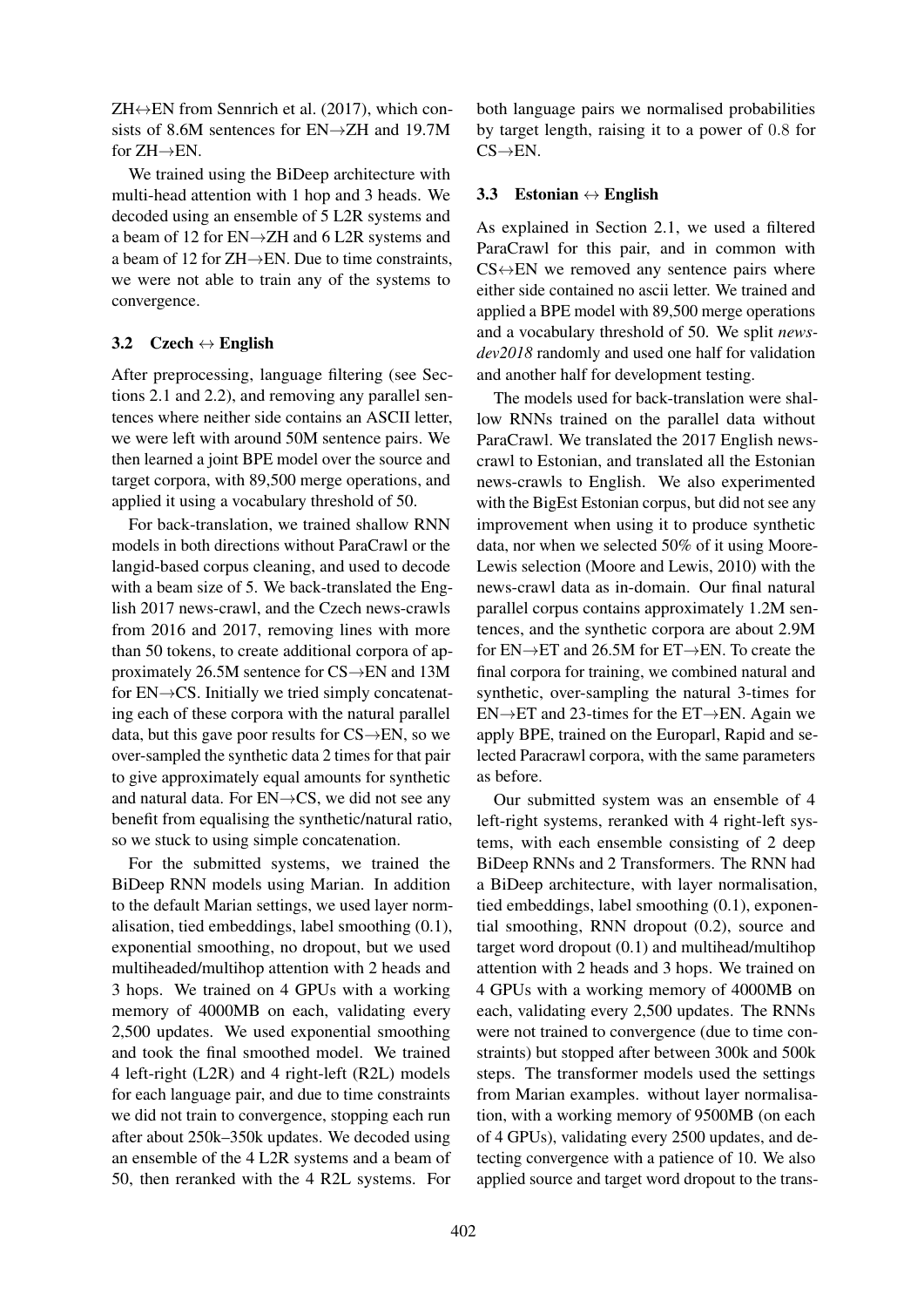former models. They generally converged in under 200k updates. As for  $CS \leftrightarrow EN$  we used exponentially smoothed models. Decoding is the same as for  $CS \leftrightarrow EN$ , with normalisation by target length.

#### 3.4 Finnish  $\leftrightarrow$  English

For  $FI \leftrightarrow EN$ , after pre-processing we removed sentence pairs where either side contains no ascii characters, then trained and applied a BPE model with 89,500 merge operations and a vocabulary threshold of 50. As reported in Section 2.1, we used the whole of ParaCrawl in our system.

For back-translation, we trained shallow RNN models in each direction, without ParaCrawl. We back-translated with a beam size of 5, translating the English 2017 news-crawl to Finnish, and the Finnish 2014–2017 news-crawls to English. Before back-translation, we removed any sentences with length greater than 50 tokens. For  $EN \rightarrow FI$ , we combined 3.2M naturally parallel sentence pairs, over-sampling 5-times, with 14.6M sentences of synthetic data. For FI→EN, we combined the same natural corpus (over-sampled 8-times) with a 26.5M corpus of synthetic parallel data.

We created the submitted systems in the same way as the  $ET \leftrightarrow EN$  systems (Section 3.3), and again we were not able to train the deep RNNs to convergence. The only difference is that for  $EN \rightarrow FI$ , we normalise by the target length raised to a power of 0.5, after running a grid search over different normalisations on the development set.

### 3.5 German  $\leftrightarrow$  English

Our efforts focussed on extracting the most useful data from ParaCrawl. After preprocessing and selection (see Section 2.1, we trained and applied joint BPE models with 35,000 merge operations, and a threshold of 50.

To balance the data, we blended the data in a mix as shown in Table 1, by randomly sampling from each corpus (without raplacement), resetting (i.e., replacing all items at once) each corpus when it became exhausted, for a total of 40 million sentence pairs.

Our system was based on the transformer in Marian examples, and initially we trained several left-right and right-left systems with tied target embeddings (but separate source embeddings). We used these systems to create ensembles.

For the translation direction  $EN\rightarrow DE$ , we also trained a single model with a set-up more closely

| Corpus                         | $\mathcal{O}_\mathcal{O}$ |
|--------------------------------|---------------------------|
| Back translations <sup>1</sup> | 50%                       |
| CommonCrawl                    | 5%                        |
| Europarl                       | 15%                       |
| News-commentary                | 10%                       |
| ParaCrawl                      | 10%                       |
| Rapid                          | 10%                       |

Table 1: Blend of data for training the  $DE \leftrightarrow EN$  ensemble models (40M sentence pairs total).

reflecting the setup described in the *wmt2017 transformer* Marian example set-up. For this single decoder, we tied all embeddings and pooled the top-ranked 7.5 million sentence pairs from paracrawl (according to the translation plausibility score) with the other training data. Below, this system is referred to as *single transformer*.

For the single transformer we used a mix of approximately 4.6 million parallel sentence pairs from latest versions of Europarl, CommonCrawl and News-commentary, oversampled twice, the 7.5 million parallel sentence pairs from ParaCrawl, filtered as described above, and 10 million backtranslated sentences from NewsCrawl 2016. We trained a Marian transformer model with standard settings.

We also ran preliminary experiments with multihead and multi-hop GRU architectures on the same training data except ParaCrawl but we found that these models tended to underperform the transformer by  $0.6 - 1.0$  BLEU points, therefore we did not use them for our submission.

As the results in Table 2 show, the single transformer produces better results than our ensembles. Even re-ranking of the single transformer output deteriorates the results, which we attribute to lower quality of the models used for ensembling and reranking. At this point we do not know whether the differences in model quality are due to differences in the tying of parameters, different choices of other hyperparameters, differences in the training data used, or a combination of any of these potential causes.

### 3.6 Russian  $\leftrightarrow$  English

After preprocessing, we trained a joint BPE model with 90,000 merge operations, using the same Latin-Cyrillic transliteration trick as in Sennrich et al. (2016c). For back-translation we trained a deep RNN and translated Russian news crawls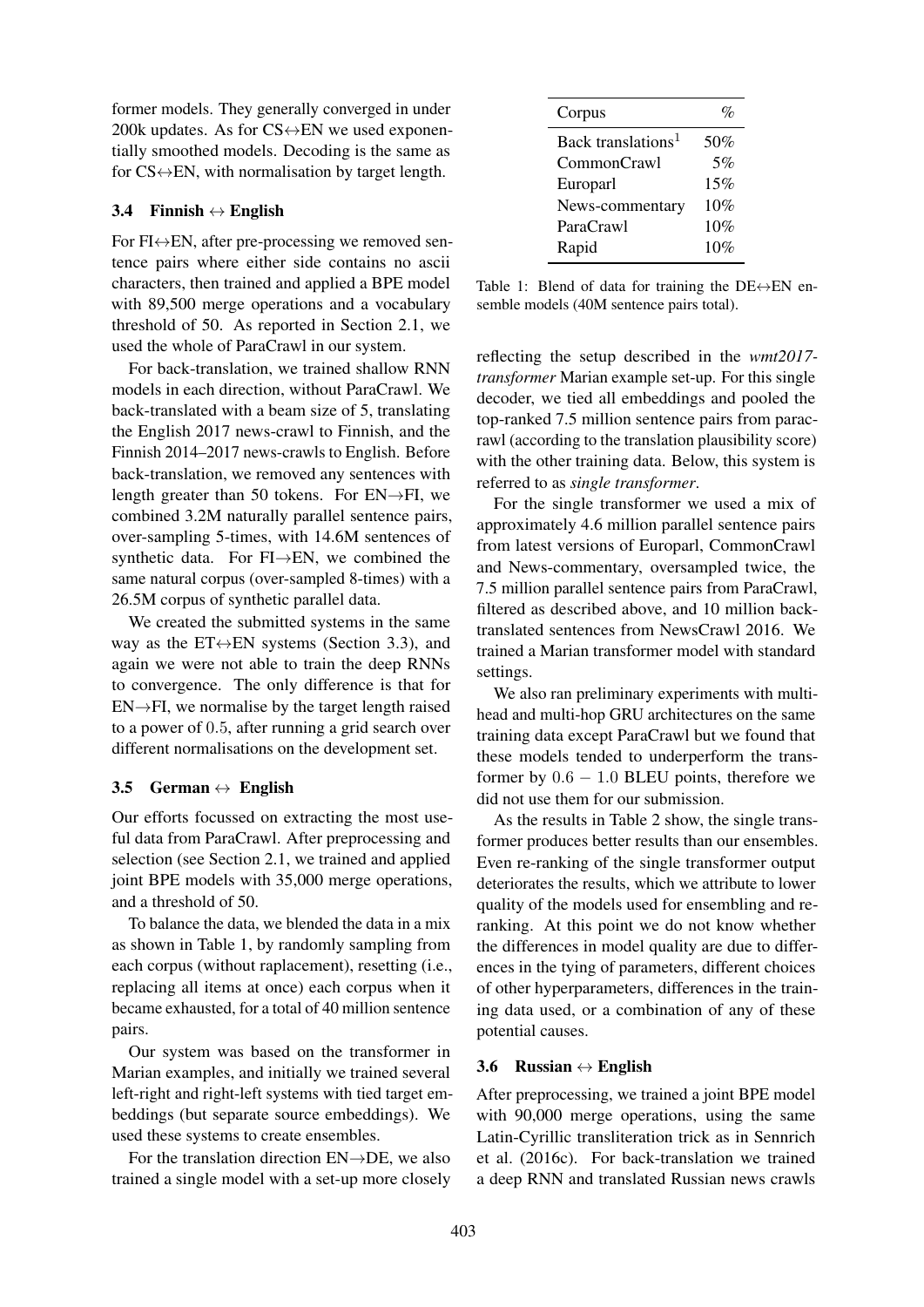| Pair                | System                                                                                                                          | <b>BLEU</b>          |
|---------------------|---------------------------------------------------------------------------------------------------------------------------------|----------------------|
| $DE \rightarrow EN$ | Ensemble of 3 L2R, reranked with ensemble of 2 R2L                                                                              | 43.9                 |
| $EN\rightarrow DE$  | Single transformer<br>Single transformer, reranked with ensemble of 2 R2L<br>Ensemble of 2 L2R, reranked with ensemble of 2 R2L | 44.4<br>43.2<br>41.8 |

Table 2: WMT18 Results for German  $\leftrightarrow$  English

from 2015–2017, and the English news crawl from 2017 to give about 36M sentences in each direction.

In order to maximize the performance of our submission systems, we created a pseudo "in-domain" fine-tuning corpus designed to be representative of the targeted news domain to a greater extent than the full parallel corpus. For that purpose, we concatenated pre-processed sentence pairs from NewsCommentary v13, CommonCrawl, and Yandex Corpus, excluding the noisy ParaCrawl data as well as data from the UN Parallel Corpus V1.0 which has little overlap with our target domain. To ensure that the so assembled corpus is as free of noise as possible, we furthermore filter out sentence pairs in which the Russian side is not predominantly composed of Cyrillic characters or the English side is dominated by non-Latin characters. Lastly, we combined the so obtained "in-domain" corpus with an equal amount of back-translated news data, resulting in two datasets of 2.1M sentence pairs each.

Our final submission included both deep RNN models (using multi-head and multi-hop attention with 3 heads and 2 hops) and Transformer models similar to the Transformer-Base of Vaswani et al. (2017). For the RNNs, we applied layer normalisation, label smoothing (0.1), dropout between recurrent layers (0.1), exponential smoothing and tieall embeddings. We applied similar options to our transformer models.

We trained our models in two stages: 1) Training on the full parallel corpus and 2) Fine-tuning on the "in-domain" corpus with a reduced learning rate. Each of the submitted models was optimized using the Adam algorithm, with  $\beta_1$  set to 0.9, and  $\beta_2$  set to 0.98. Learning rate was set to 0.0003 during the training stage and lowered to 0.00003 during the fine-tuning stage. Throughout the training, the learning rate was linearly increased over the initial 16,000 update steps up to the specified value and gradually degraded thereafter.

Model validation was performed every 5,000

steps, and we terminated training if no BLEU improvements are observed after five consecutive validations. For fine-tuning, we initialized our models with parameters corresponding to the highest validation-BLEU on the full corpus and train until convergence, as indicated by early stopping, on the "fine-tuning" training set. Due to time-constaints, convergence could not be reached for several of the ensembled models.

Our final submissions consisted of an ensemble of 4 deep RNNs for EN→RU and a mixed ensemble of 2 RNNs and 2 transformers for RU→EN. All these models were trained independently and fine-tuned on the "in-domain" set. Improvements obtained following the fine-tuning step are detailed in Table 3. While our original intention was to use mixed ensembles for both directions, our transformer models under-performed on the EN→RU translation task, which we assume is due to our hyper-parameter choices. We re-ranked the translations obtained by our left-right ensemble with a right-left ensemble of identical design. It should be noted, however, that we were unable to identify any significant improvements in terms of validation-BLEU as a result of the re-ranking. We also fine-tuned the beam-size and length penalty hyper-parameters of our ensemble systems on the corresponding validation sets for which we observe a small increase in validation-BLEU. Accordingly, we set the beam size to 20 and length normalisation parameter to 0.4 for our EN→RU ensemble and to 28 and 1.2 respectively for RU→EN.

#### 3.7 Turkish  $\leftrightarrow$  English

After preprocessing we trained and applied a joint BPE model with 36,000 merge operations, discarding any sentences longer than 120 tokens. To produce back-translations we built systems in two steps: first we trained back-translation systems in both directions using the parallel data only, and then we re-trained them on data sets containing additional 800K back-translated sentences. Back-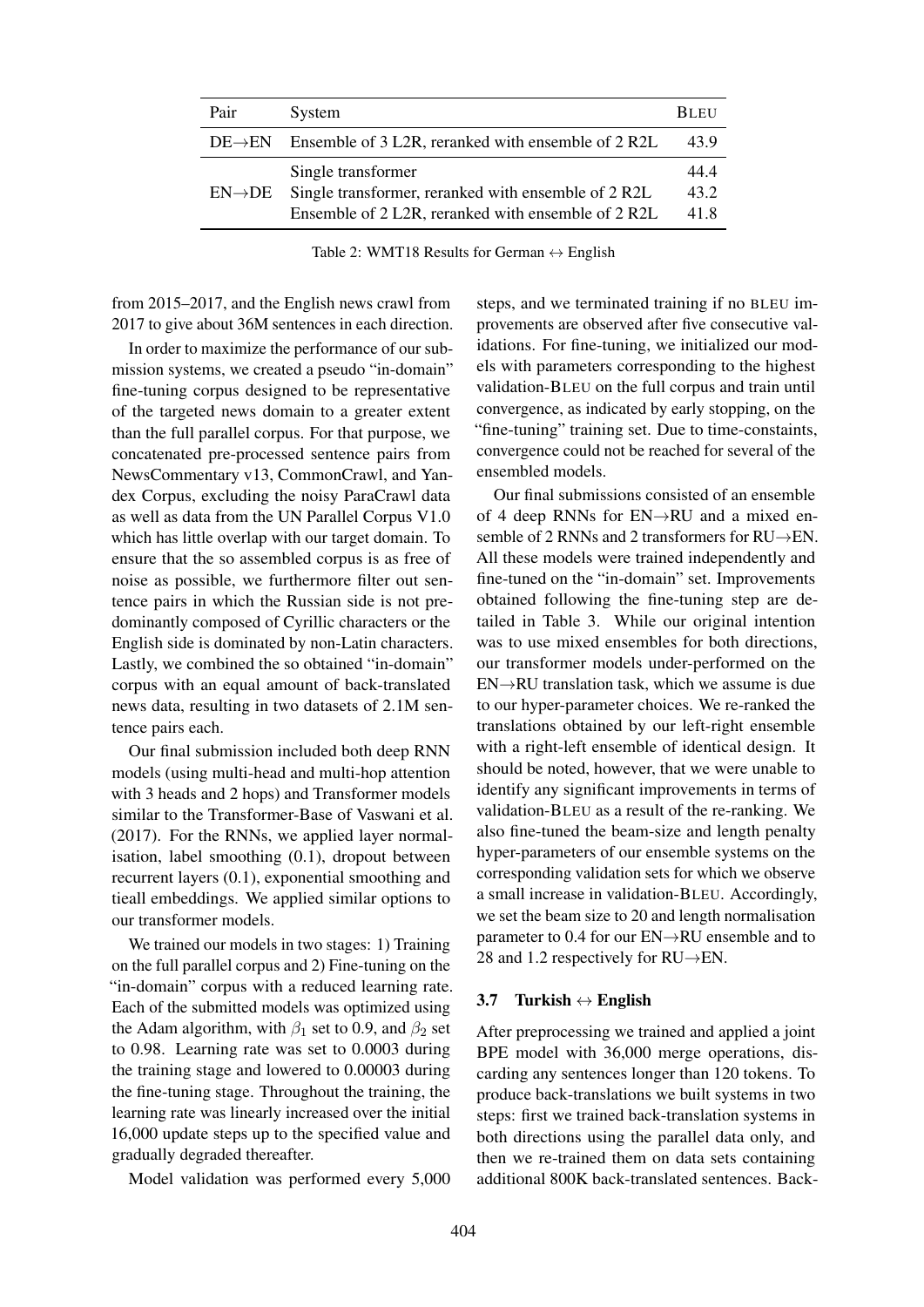|                            | Deep RNN |       |                                                                     | Transformer |           |
|----------------------------|----------|-------|---------------------------------------------------------------------|-------------|-----------|
|                            |          |       | Direction base fine-tuned significance base fine-tuned significance |             |           |
| $EN\rightarrow$ RU   30.25 |          | 32.69 | p < 0.00001                                                         |             |           |
| $RU\rightarrow EN$ 35.79   |          | 36.5  | $p < 0.005$   35.81                                                 | 36.96       | p < 0.005 |

Table 3: Impact of in-domain fine-tuning on the RU  $\leftrightarrow$  EN task. Reported are best validation-BLEU scores averaged over all single models of the denoted type in the submitted ensemble systems. Statistical significance was established using a paired, two-tailed t-test.

| Corpus    | $#$ Synth.  | R          | # Total |
|-----------|-------------|------------|---------|
| А         | 800K        | $\times 1$ | 1 M     |
| В         | 2.5M        | $\times$ 5 | 3.5M    |
| $\subset$ | $2.5M + 1M$ | $\times$ 5 | 4.5M    |

Table 4: Training data sets for  $TR \leftrightarrow EN$  systems. Data sets consist of back-translated and original parallel data oversampled R times.

translation systems are trained as deep RNN models described below. The final training sets consist of 2.5M of synthetic parallel sentence pairs created from English or Turkish NewsCrawl data sets and the SETIMES2 data oversampled 5 times (Table 4). We also experimented with copying monolingual data (Currey et al., 2017b) by adding additional 1M examples with source sentences identical to target sentences randomly selected from the monolingual data.

Our RNN models used the BiDeep architecture, and we augmented the models with layer normalisation, skip connections, and parameter tying between all embeddings and output layer. The RNN hidden state size was set to 1024, embeddings size to 512.

The architecture of transformer models was close to the Transformer-Base proposed by Vaswani et al. (2017): encoder and decoder were composed of 6 layers, and employed 8-head selfattention. We used dropout between transformer layers (0.2) as well as in attention (0.05) and feedforward layers (0.05). The rest of parameters remained the same as in the RNN models.

Optimization used 4 GPUs with synchronous training and mini-batch size fitted into 9.5GB of GPU memory. The learning rate was linearly increased to 0.0004 reaching this value after first 18,000 updates, and then decreased by a square of the passed updates starting at 24,000 update. As a stopping criterium we used early stopping with a patience of 10 based on the word-level

cross-entropy on the *newsdev2016* data sets, which served as a development set. The model was validated every 5,000 updates, and we kept best models according to the cross-entropy and BLEU score.

We evaluated systems using models with the highest BLEU score on the development set. Decoding was performed by beam search with a beam size of 12 with length normalisation with value 0.2 for EN→TR and 1.2 for TR→EN based on the greed search on the development set. Additionally, as the Turkish language is not supported by the Moses tokenizer falling back to general English tokenization rules resulting in suboptimal detokenization, we postprocessed translated Turkish texts by merging words that contains an apostrophe.

We report results on the *newstest2017* and *newstest2018* in Table  $5^9$ . Our first submitted TR $\leftrightarrow$ EN systems were ensembles of 6 independently trained models, reranked with 3 right-left systems (Ensemble  $\times$ 6 +Rerank R2L  $\times$ 3). Ensembles consist of four models trained on corpus B and one model trained on corpora A and C, while each right-left model is trained on different corpora A-C. Our final systems extended the previous ensemble by 6 additional models from the same training runs that achieve best cross-entropy (instead of best BLEU) on the development set<sup>10</sup>, utilizing 12 left-right models in total (Ensemble  $\times$ 6 $\times$ 2). For comparison, we report the results for single systems trained on different corpora, and there is no significant performance difference among them.

#### 3.8 Overall Performance of Submissions

In Table 6 we show the BLEU scores of our systems as compared to the top-scoring constrained systems, giving the BLEU scores from the matrix<sup>11</sup> and the

<sup>&</sup>lt;sup>9</sup> For our official submissions we also used n-best lists generated with the beam size of 20 instead of 30, which may explain the difference between the official and reported BLEU scores.

<sup>&</sup>lt;sup>10</sup>Models achieving best cross-entropy differ from the models with highest BLEU for each training run.

<sup>11</sup>http://matrix.statmt.org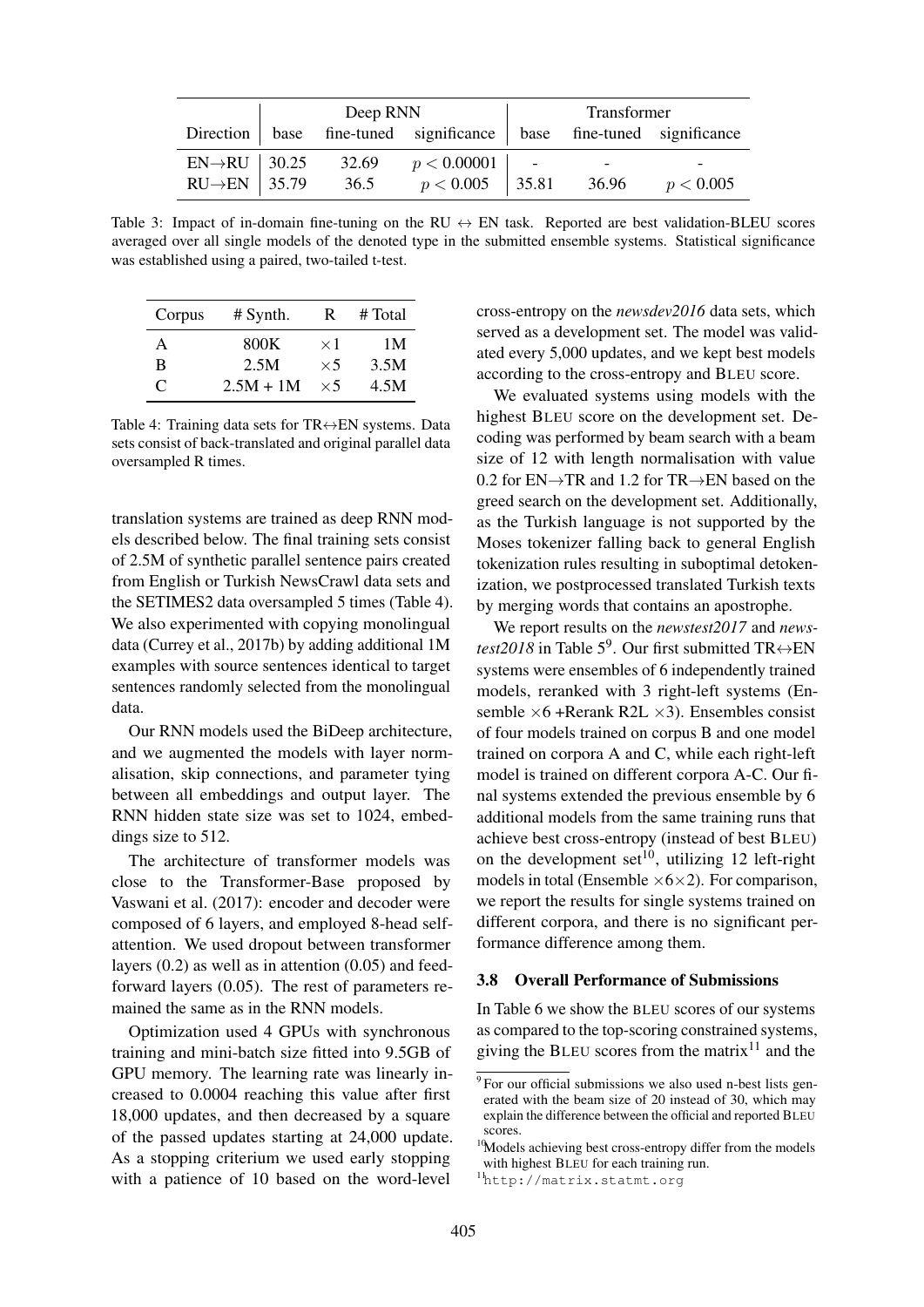|                                    | EN-TR     | TR-EN     |
|------------------------------------|-----------|-----------|
| System                             | 2017 2018 | 2017 2018 |
| Deep $RNN_A$                       | 22.0 18.1 | 23.8 24.4 |
| Deep RNN <sub>R</sub>              | 22.1 18.6 | 23.9 25.1 |
| $Transformer_{A}$                  | 23.4 19.1 | 24.6 25.8 |
| Transformer <sub>R</sub>           | 23.1 19.2 | 25.0 26.7 |
| Transformer $\epsilon$             | 22.8 19.0 | 25.2 26.7 |
| $+$ Ensemble $\times$ 6            | 24.0 19.9 | 26.2 27.6 |
| +Rerank R2L $\times$ 3             | 24.4 19.9 | 26.6 28.2 |
| $+$ Ensemble $\times$ 6 $\times$ 2 | 24.3 19.9 | 26.3 27.7 |
| +Rerank R2L $\times$ 3             | 24.7 20.1 | 26.5 28.1 |
| Submission                         | 19.5      | 26.9      |

Table 5: Results for  $EN \leftrightarrow TR$  systems on official WMT test sets.

human evaluation from the findings paper (Bojar et al., 2018).

In terms of the clustering provided by the organisers, we were in the top constrained cluster (i.e. no significant difference was observed between ours and the best constrained system) for EN→CS, DE→EN, ET→EN, FI→EN, TR→EN and  $EN \rightarrow TR$ , i.e. 6/14 language pairs. Nevertheless, Table 6 still shows that our systems generally lag behind the best submitted systems. This is contrast to the 2017 shared task, where we achieved the highest scores in most of the language pairs where we submitted systems. We hypothesise that other groups have taken fuller advantage of the transformer architecture, and also of data weighting and selection. We also suggest that covering all 14 language pairs meant that we had insufficient time for experimentation on some pairs, and in fact we were not able to train all models to convergence.

### 4 Post-Submission Experiments

In this section we present results of some postsubmission experiments, which attempted to provide more insight into the contribution of different features of our system. We were especially interested in understanding why our systems tended to lag behind the performance of the best systems (in BLEU, at least). Mostly the experiments were conducted on  $EN \leftrightarrow \{CS, ET, FI\}$ .

The results are given on *newstest2017* (devtest) and *newstest2018* (test), except for  $ET \leftrightarrow EN$ , where devtest is half of *newsdev2018*.

#### 4.1 Effect of Multihead/Multihop Attention

In the deep RNN models in our submissions, we used the BiDeep architecture, with multihead/multihop attention, setting the number of hops to 3 and heads to 2. In Table 7, we show the effect of this on 3 different language pairs (both directions). For these experiments, we use the same training sets and data preparation as in our system submissions, but train the deep RNNs with a working memory of 10GB, validating every 1,000 steps, and testing for convergence with a patience of 10. We use exponential smoothing and show the results on a single smoothed model.

From the results in Table 7 we see that the multihead/hop extension has a small positive effect on BLEU in most language pairs.

#### 4.2 Effect of Vocabulary Size

After looking at the submission results, we questioned whether smaller vocabularies would have given better results, especially for transformer models. Having smaller vocabularies means that the models have few parameters, and also allow more words to be fitted into each training mini-batch.

To create a model with a smaller vocabulary, we follow the preparation steps used for our submissions (in  $EN \leftrightarrow \{CS, ET, FI\}$ ), but use 30,000 BPE merges instead of 89,500. We show the effect both on the deep RNN model and on the Transformer model, and additionally we show the effect of tying all embeddings (i.e. source, target input and target output) on the Transformer model. The submitted models for these language pairs only have the target input and output embeddings tied. As in Section 4.1 we set the working memory for the deep RNN to 10GB, and we set the working memory for transformer training to 9.5GB. We used layer normalisation for the transformer models (although this appeared to make little if any difference to the results). In Table 8 we show the comparison for RNNs, and in Table 9 we show the same comparison for Transformer models.

Examining the results in Tables 8 and 9, we can see that the effect of vocabulary size reduction on RNN models is mixed, whereas the transformer models have a preference (in BLEU, at least) for smaller vocabularies. Tying all embeddings does not seem to help. Further investigation is needed on the vocabulary size question though, as the relationship between BPE hyper-parameters and BLEU is unclear. We note that changes in the vocabulary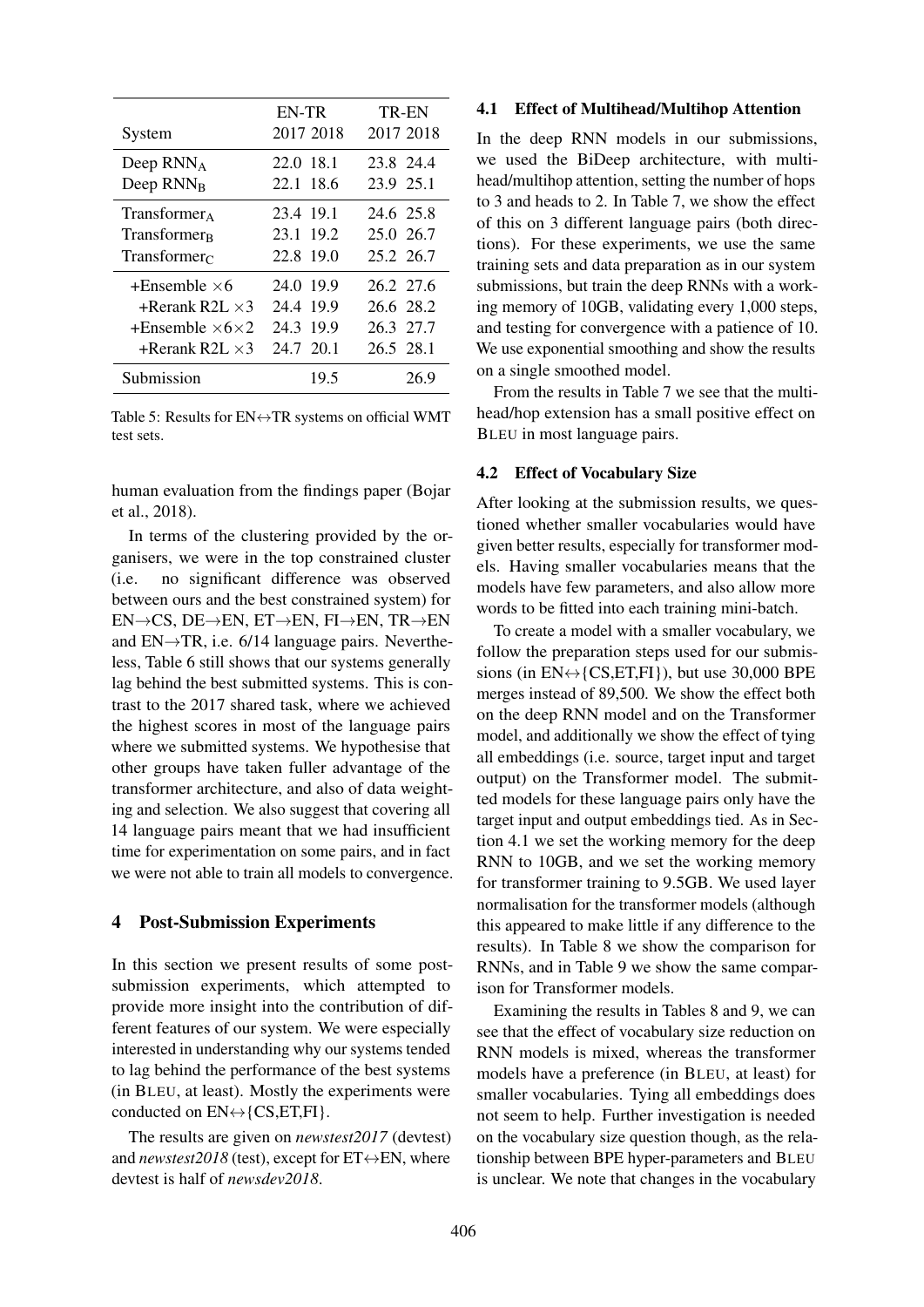|                 | $X \rightarrow EN$ |      |               | $EN \rightarrow X$ |      |      |               |             |
|-----------------|--------------------|------|---------------|--------------------|------|------|---------------|-------------|
|                 | Ours               | Top  | $\Delta$ Bleu | $\Delta$ DA        | Ours | Top  | $\Delta$ Bleu | $\Delta$ DA |
| CS <sup>-</sup> | 31.8               | 33.9 | $-3.13$       | $-3.9$             | 23.4 | 26.0 | $-2.59$       | $-6.6$      |
| DE              | 43.9               | 48.4 | $-4.49$       | $-4.5$             | 44.4 | 48.3 | $-3.95$       | $-5.6$      |
| ET              | 29.4               | 30.7 | $-1.30$       | $-1.9$             | 22.7 | 23.6 | $-0.85$       | $-4.6$      |
| FI              | 23.5               | 24.9 | $-1.40$       | $-1.2$             | 16.7 | 18.2 | $-1.53$       | $-5.5$      |
| <b>RU</b>       | 32.8               | 34.9 | $-2.12$       | $-3.5$             | 29.8 | 34.8 | $-4.95$       | $-6.0$      |
| TR              | 26.9               | 28.0 | $-1.10$       | $-1.1$             | 19.5 | 20.0 | $-0.48$       | 0.0         |
| ΖH              | 24.0               | 29.3 | $-5.31$       | $-4.3$             | 33.3 | 43.8 | $-10.5$       | $-10.0$     |

Table 6: Overall BLEU scores of our systems, compared to the top-scoring constrained systems. We also show the difference with the direct assessment (DA) score of the best constrained system.

|              | No hop/head |      | 3 hop, 2 head |      |
|--------------|-------------|------|---------------|------|
| Pair         | devtest     | test | devtest       | test |
| <b>CS-EN</b> | 30.0        | 30.8 | 30.6          | 31.2 |
| EN-CS        | 23.2        | 23.0 | 23.6          | 23.2 |
| ET-EN        | 24.8        | 27.9 | 25.4          | 27.2 |
| <b>EN-ET</b> | 18.9        | 21.6 | 18.8          | 21.1 |
| FI-EN        | 31.4        | 22.6 | 31.9          | 23.1 |
| EN-FI        | 24.4        | 16.0 | 25.2          | 16.2 |

Table 7: Comparison of performance of deep RNN models with/without the multihop/multihead extension.

|              | <b>BPE 89.5k</b> |      | BPE 30k |      |
|--------------|------------------|------|---------|------|
| Pair         | devtest          | test |         | test |
| $CS-EN$      | 30.6             | 31.2 | 30.8    | 31.1 |
| EN-CS        | 23.6             | 23.2 | 23.0    | 22.9 |
| ET-EN        | 25.4             | 27.2 | 26.1    | 28.2 |
| <b>EN-ET</b> | 18.8             | 21.1 | 18.7    | 21.1 |
| <b>FI-EN</b> | 31.9             | 23.1 | 31.6    | 22.8 |
| EN-FI        | 25.2             | 16.2 | 25.5    | 16.5 |
|              |                  |      |         |      |

Table 8: Effect of reducing vocabulary size for deep RNN models. We used 89,500 BPE merges for our submissions, but tried reducing it to 30,000 for postsubmission experiments.

size could have a disproportionate effect on the translation of rare words (including proper nouns) which would not necessarily be detected by BLEU.

## 4.3 Mixed Ensembles

For our submitted systems for  $FI \leftrightarrow EN$  and  $ET \leftrightarrow EN$  we used mixed ensembles consisting of two deep RNNs and two Transformer models. In this section we examine whether the mix of architectures in the ensemble is beneficial. We compare this mixed ensemble with an ensemble of four deep RNNs.

In Table 10, we show the results. We show the mean BLEU score of the models in the ensemble, together with the overal ensemble score. For clarity, we just show scores on our test set (*newstest2018*). The gain in BLEU from ensembling (over the mean BLEU) is slightly higher in all cases than the corresponding gain for the uniform ensemble.

### 5 Conclusions

We have described Edinburgh's systems for all 14 language pairs, showing that we can gain improvements by augmenting a GRU-based RNN with multi-head and multi-hop attention, using mixed ensembles of deep RNNs and transformers, and selecting data from the noisy ParaCrawl corpora. Our systems perform strongly in most language pairs, except for when we did not manage to train to convergence.

## Acknowledgments

This work was supported in part by funding from the European Union's Horizon 2020 research and innovation programme under grant agreement No. 688139 (SUMMA), and from the Connecting Europe Facility under agreement No. NEA/CEF/ICT/A2016/1331648 (ParaCrawl).

Nikolay Bogoychev was funded by an Amazon faculty research award to Adam Lopez.

Computing resources were provided by:

• The Cambridge Service for Data Driven Discovery (CSD3) operated by the University of Cambridge Research Computing Service http://www.csd3.cam.ac.uk/,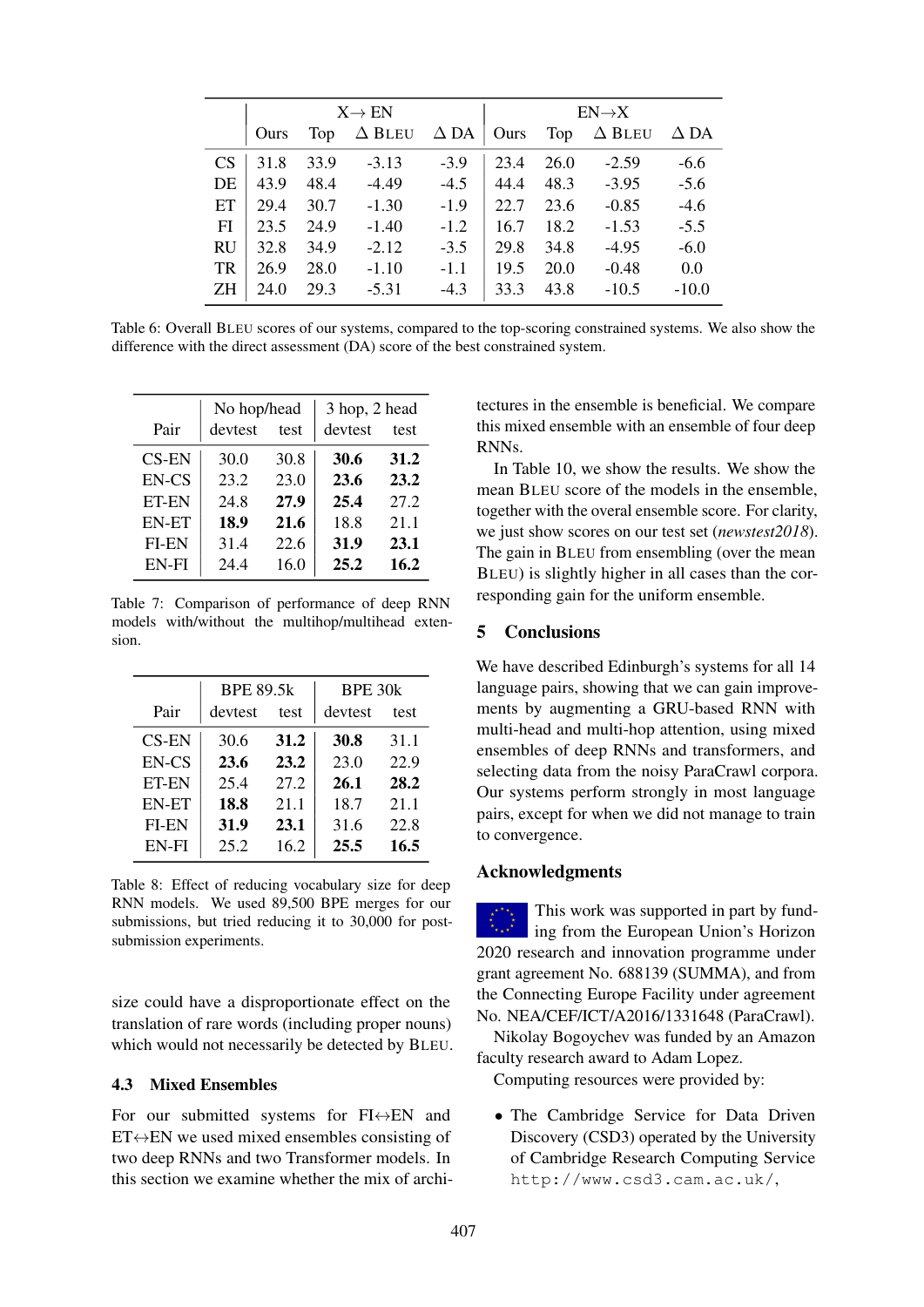|              | BPE 89.5k, tied |      | BPE 30k, tied |      | BPE 30k, tied-all |      |
|--------------|-----------------|------|---------------|------|-------------------|------|
| Pair         | devtest         | test | devtest       | test | devtest           | test |
| <b>CS-EN</b> | 28.9            | 29.4 | 29.4          | 29.8 | 29.1              | 29.5 |
| EN-CS        | 22.6            | 22.4 | 22.8          | 22.5 | 23.2              | 22.6 |
| <b>ET-EN</b> | 25.4            | 27.8 | 24.9          | 27.9 | 25.8              | 27.8 |
| <b>EN-ET</b> | 18.8            | 21.3 | 19.4          | 21.9 | 19.3              | 21.8 |
| FI-EN        | 30.7            | 22.2 | 31.3          | 22.3 | 30.7              | 22.2 |
| EN-FI        | 24.8            | 16.2 | 25.9          | 16.6 | 25.6              | 16.7 |

Table 9: Effect of reducing vocabulary size for Transformer models. We used 89,500 BPE merges for our submissions, but tried reducing it to 30,000 for post-submission experiments. We also show the effect of tying all embeddings.

|              | Mixed ensemble |          |        | Uniform ensemble |          |        |
|--------------|----------------|----------|--------|------------------|----------|--------|
| Pair         | mean           | ensemble |        | mean             | ensemble |        |
| ET-EN        | 27.7           | 29.0     | $+1.3$ | 27.5             | 28.6     | $+1.1$ |
| <b>EN-ET</b> | 21.5           | 22.7     | $+1.2$ | 21.0             | 21.9     | $+0.9$ |
| <b>FI-EN</b> | 22.5           | 23.2     | $+0.7$ | 22.1             | 22.7     | $+0.6$ |
| EN-FI        | 159            | 16.5     | $+0.7$ | 15.6             | 16.0     | $+0.4$ |

Table 10: Effect of mixed versus uniform ensembles. The ensembles are either 2 deep RNNs and 2 transformers, or 4 RNNs.

provided by Dell EMC and Intel using Tier-2 funding from the Engineering and Physical Sciences Research Council (capital grant EP/P020259/1), and DiRAC funding from the Science and Technology Facilities Council (www.dirac.ac.uk) https://www. csd3.cam.ac.uk/getting-help/ www.dirac.ac.uk%29

• The Alan Turing Institute under the EPSRC grant EP/N510129/1.

#### References

- Lei Jimmy Ba, Ryan Kiros, and Geoffrey E. Hinton. 2016. Layer Normalization. *CoRR*, abs/1607.06450.
- Ondřej Bojar, Christian Federmann, Mark Fishel, Yvette Graham, Barry Haddow, and Philipp Koehn. 2018. Findings of the 2018 conference on machine translation (WMT18). In *Proceedings of the Third Conference on Machine Translation, Volume 2: Shared Task Papers*, Brussels, Belgium. Association for Computational Linguistics.
- Mia Xu Chen, Orhan Firat, Ankur Bapna, Melvin Johnson, Wolfgang Macherey, George Foster, Llion Jones, Mike Schuster, Noam Shazeer, Niki Parmar, Ashish Vaswani, Jakob Uszkoreit, Lukasz Kaiser,

Zhifeng Chen, Yonghui Wu, and Macduff Hughes. 2018. The best of both worlds: Combining recent advances in neural machine translation. In *Proceedings of the 56th Annual Meeting of the Association for Computational Linguistics (Volume 1: Long Papers)*, pages 76–86. Association for Computational Linguistics.

- Anna Currey, Antonio Valerio Miceli Barone, and Kenneth Heafield. 2017a. Copied Monolingual Data Improves Low-Resource Neural Machine Translation. In *Proceedings of the Second Conference on Machine Translation, Volume 1: Research Papers*, Copenhagen, Denmark. Association for Computational Linguistics.
- Anna Currey, Antonio Valerio Miceli Barone, and Kenneth Heafield. 2017b. Copied monolingual data improves low-resource neural machine translation. In *Proceedings of the Second Conference on Machine Translation*, pages 148–156, Copenhagen, Denmark. Association for Computational Linguistics.
- Chris Dyer, Victor Chahuneau, and Noah A. Smith. 2013. A simple, fast, and effective reparameterization of ibm model 2. In *Proceedings of the 2013 Conference of the North American Chapter of the Association for Computational Linguistics: Human Language Technologies*, pages 644–648, Atlanta, Georgia. Association for Computational Linguistics.
- Yarin Gal and Zoubin Ghahramani. 2016. A theoretically grounded application of dropout in recurrent